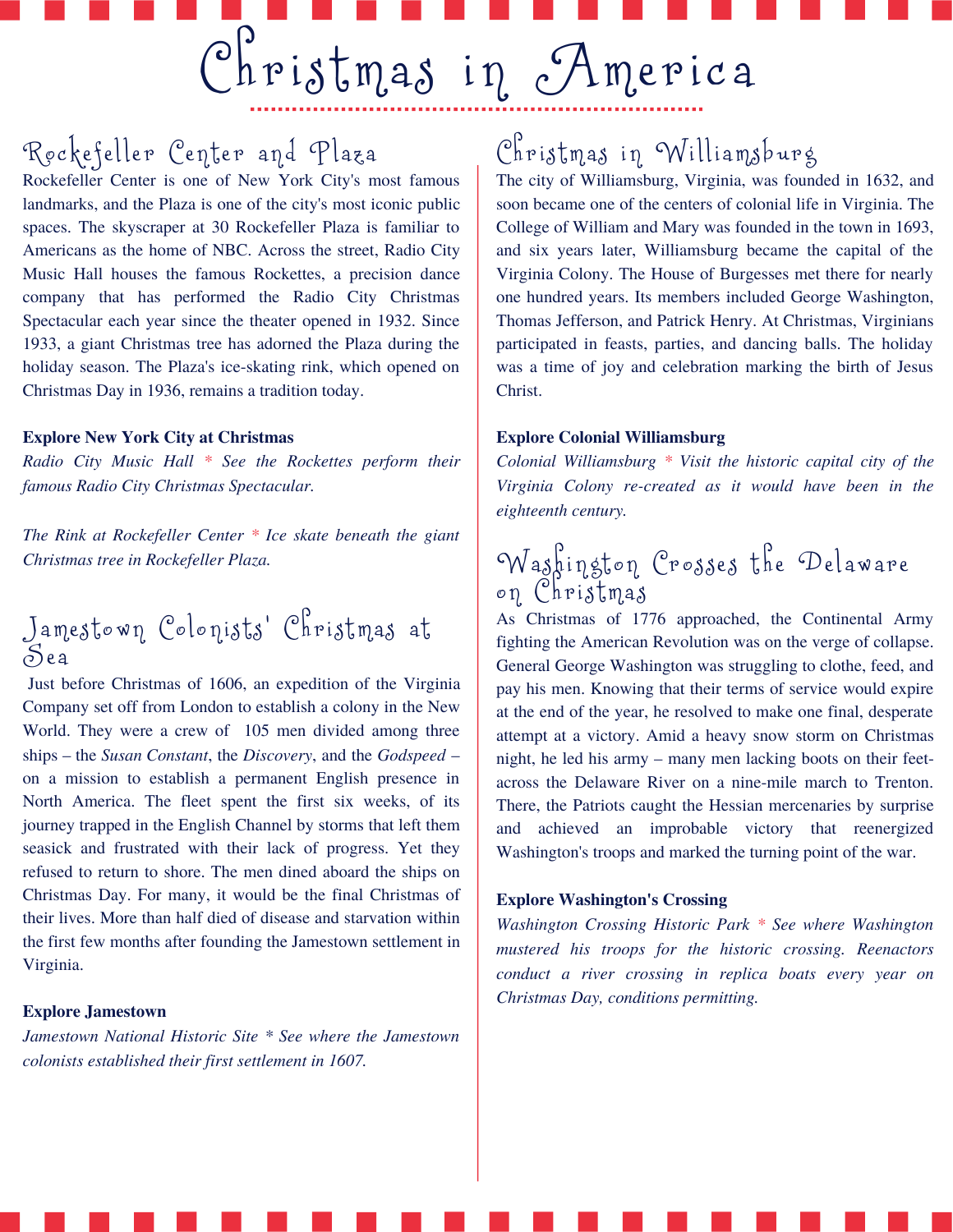## Christmas at Mount Vernon

George Washington's Mount Vernon estate, settled on the Potomac River south of Alexandria, Virginia, was home to many of his Christmas celebrations from the time he began leasing the property in 1754 until his death in 1799. George and his wife, Martha, were frequent hosts. In fact, they had visitors – many uninvited and unknown travelers – virtually every night in Washington's later years (including 677 guests in 1798). Naturally, at Christmas Washington sought to provide some special entertainment. In 1787, his records indicate that he paid an Alexandria man to bring a camel to the estate for his guests to view-not out of character for the curious Washington, who showed a lifelong interest in animals.

### **Explore Mount Vernon**

*George Washington's Mount Vernon \* Visit Mount Vernon, Washington's estate, beautifully maintained by the Mount Vernon Ladies' Association. Each year, Aladdin the Camel is on exhibit throughout the Christmas season.*

### Lewis and Clarks' Christmas at 'r ort 'Mandadn

The explorers of the Lewis and Clark Expedition – or the Corps of Discovery, as they were known – spent the winter of 1804 at Fort Mandan (named for the nearby villages of the Mandan tribe) in present-day North Dakota. Clark wrote in his journal that the men awoke to snowfall on a chilly Christmas morning and celebrated by firing three cannon shots. Another member of the expedition wrote that the Corps then "had the best to eat that could be had, and continued firing, dancing, and frolicking during the whole day. We enjoyed a Merry Christmas during the day and evening until nine o'clock-all in peace and quietness."

### **Explore Fort Mandan**

*The North Dakota Lewis and Clark Interpretive Center \* Visit the reconstruction of Lewis and Clark's Fort Mandan in Washburn, North Dakota, where the Corps of Discovery spent Christmas of 1804.*

# Christmas with Andrew Jackson

Christmas was quite a production in President Andrew Jackson's White House. In 1834, Jackson threw a "frolic" for the children of the house, complete with games, music, food, and holiday treats. The highlight was an indoor "snowball" fight, waged with cotton snowballs prepared for the occasion that burst apart upon striking their target. Earlier in the day, President Jackson reportedly took the children on a trip around the nation's capital to deliver presents to local dignitaries and to visit an orphanage. The president's own parents had both died when he was young.

#### **Explore Andrew Jackson's Life**

*The Hermitage \* Learn more about the life of President Andrew Jackson at his home, the Hermitage.*

# $C^P$ hristmas During the Civil War

The Civil War raged from 1861 to 1865, splitting the country between the Union in the North and the seceding Confederate States of America in the South. The Southern states asserted a right to maintain the institution of human slavery without federal interference, and declared independence from the U.S. government at the outset of the war. The Union considered this secession an act of rebellion, and a long, bloody conflict followed. Christmas during the Civil War was a somber occasion. With the country torn in two, there was little joy on either side of the conflict. Anecdotes indicate that some soldiers erected small Christmas trees in front of their tents, with one soldier writing of decorating his tree with "hard tack and pork." Other reports indicate soldiers were given extra rations to mark the occasion.

### **Explore the Civil War**

*National Civil War Museum \* Visit the only museum devoted to teaching the complete history of the Civil War-located in Harrisburg, Pennsylvania.*

*Gettysburg National Military Park \* See the site where one of the Civil War's most famous and important battles took place.*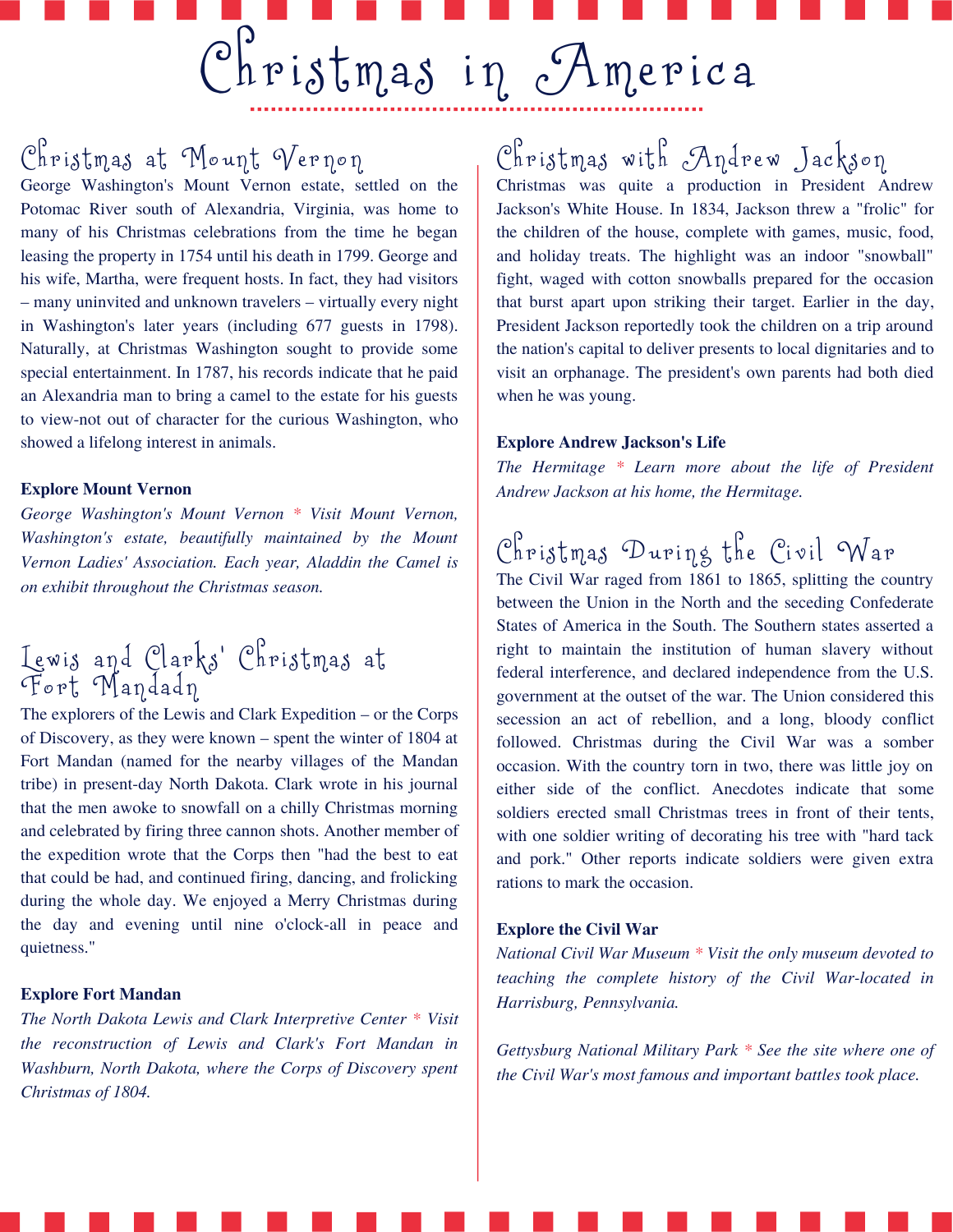# Christmas on the Frontier

Beginning in the early 1800s and accelerating dramatically from the 1840s through the end of the century, millions of Americans moved west to settle the vast frontier beyond the Mississippi River. The Homestead Act of 1862 increased migration in the west even further by providing settlers with free land if they established a homestead there. Life on the frontier was difficult and not particularly exciting, so when Christmas arrived, the holiday was a welcome break. Contemporary reports from settlers describe communities coming together enthusiastically to celebrate the birth of Jesus Christ.

### **Explore Life on the Frontier**

*Museum of the Great Plains \* Learn about frontier life at this museum in Lawton, Oklahoma.*

*Scotts Bluf National Monument \* Visit the annual Christmas on the Prairie event at this national monument in Nebraska to learn what the holiday was like for settlers on the frontier.*

### Teddy Roosevelt's Christmas  $C$ arnival

To celebrate Christmas at the White House in 1903, President Theodore Roosevelt and his wife, Edith, hosted a spectacular Christmas "carnival." The event, attended by more than five hundred children, featured ice cream shaped like Santa Claus, among a variety of other delicacies. The party was reportedly "kids only" and was certainly among the largest holiday gatherings at the White House up to that point in American history.

### **Explore the Life of Theodore Roosevelt**

*Sagamore Hill \* See Teddy Roosevelt's impressive home, Sagamore Hill, in Oyster Bay, New York.*

*Theodore Roosevelt Birthplace \* Tour the New York City townhome where President Roosevelt was born and raised.*

### $C^{\beta}$ ristmas with the 168th  $\widetilde{\mathbb{I}}$ nfantry/World War 1

When the United States entered World War I in the spring of 1917, the men of the 168th Infantry were sent to a small village in northern France. Even though the soldiers did not speak the same language as the local people, they managed to become friendly. By Christmas of that year, the men decided to surprise the children of the village with a party. They obtained a Christmas tree and whatever presents they could find, and gathered the local children in the church on Christmas Eve, where Santa Claus was waiting for them. The American soldiers made Christmas a little happier for the young French villagers who had endured three Christmases of war already.

#### **Explore World War I**

*National World War I Museum \* Learn about World War I at Liberty Memorial in Kansas City, Missouri.*

# First National Christmas Tree

Although Christmas trees were often displayed inside the White House during previous holiday seasons, our nation's capital had no official national Christmas tree until 1923. On Christmas Eve of that year, President Coolidge, joined by his wife, Grace, pressed a button to light up a forty-eight-foot Balsam Fir on the ellipse in front of the White House. The tree had been brought for the occasion from Vermont, Coolidge's home state. The U.S. Marine Corps Band played at the ceremony – an event that continues each year to this day, not far from where President Coolidge lit the first national Christmas tree nearly a century ago.

### **Explore the First National Christmas Tree**

*President's Park \* Tour the White House grounds and gardens to see where President Coolidge lit the first national Christmas tree.*

*President Calvin Coolidge Homestead \* See where President Coolidge was born and raised in the small village of Plymouth Notch, Vermont.*